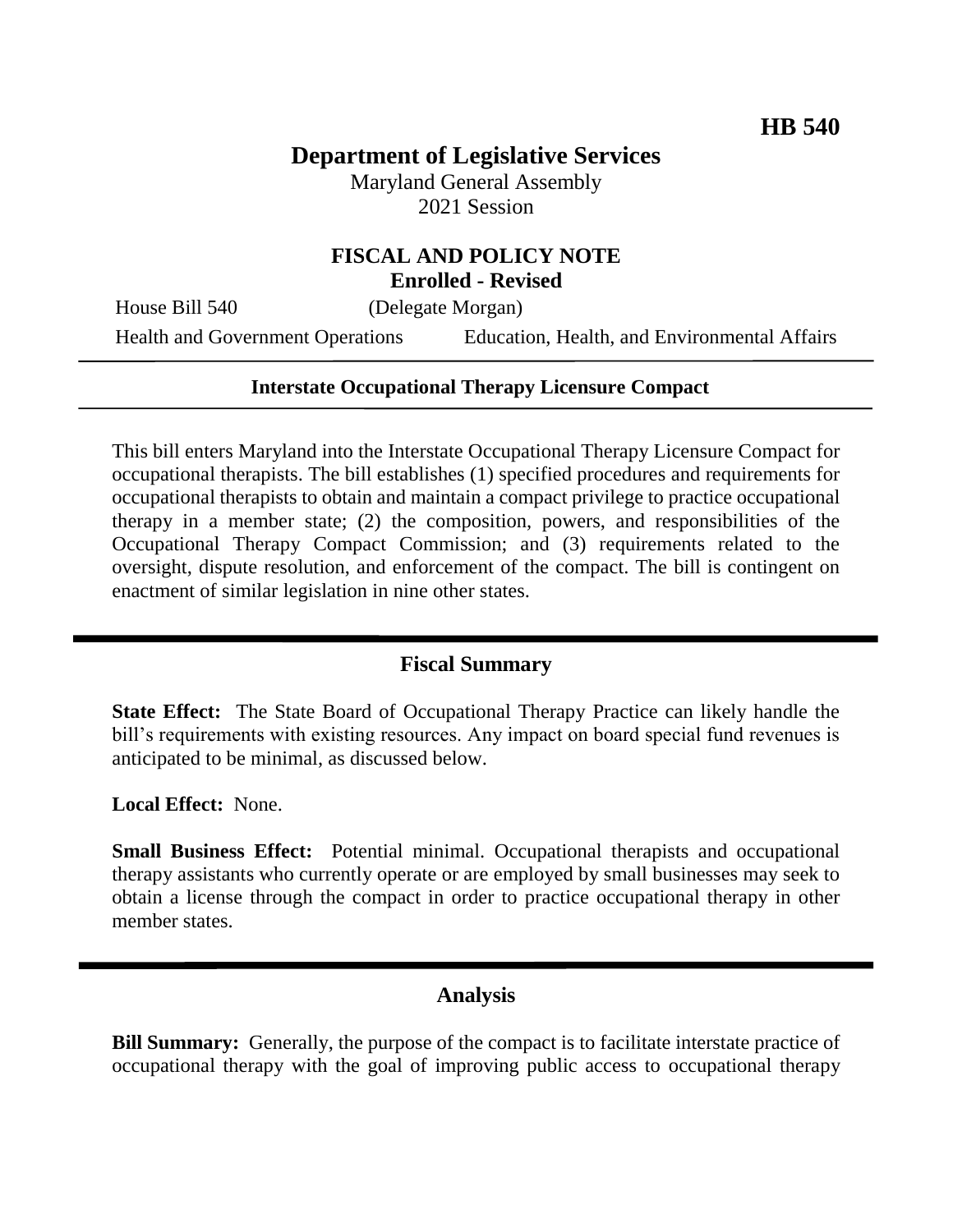services. The compact preserves the regulatory authority of states to protect public health and safety through the current system of state licensure.

#### *State Participation in the Compact*

To participate in the compact, a state must:

- license occupational therapists and occupational therapy assistants;
- participate in the commission's data system;
- have a mechanism in place for receiving and investigating complaints;
- notify the commission of any adverse action or the availability of investigative information regarding a licensee;
- implement or utilize procedures for considering the criminal history of applicants;
- comply with the rules of the commission;
- utilize only a recognized national examination for licensure; and
- have continuing competence/education requirements as a condition for license renewal.

A member state must grant the compact privilege to a licensee holding a valid unencumbered license in another member state in accordance with the terms of the compact and rules. A member state *may* charge a fee for granting a compact privilege. Nothing in the compact may affect the requirements established by a member state for the issuance of a single-state license, and individuals not residing in a member state may continue to apply for a single-state license.

## *Compact Privilege*

To exercise the compact privilege, a licensee must, among other requirements (1) hold a license in the home state; (2) have a valid Social Security number or National Practitioner Identification number; (3) have no encumbrance on any state license; (4) be eligible for a compact privilege in any member state; (5) have two years elapse from the point at which all fines and requirements from any adverse action against any license or compact privilege are completed; (6) notify the commission that the licensee is seeking the compact privilege within a remote state(s); (7) pay any applicable fees; (8) complete a criminal background check; (9) meet any jurisprudence requirements established by the remote state(s) in which the licensee is seeking a compact privilege; and (10) report to the commission adverse action taken by any nonmember state within 30 days from the date the action is taken.

The compact privilege is valid until the expiration date of the home license. A licensee providing occupational therapy in a remote state is subject to that state's regulatory authority. A remote state may, in accordance with due process and that state's laws, remove

#### HB 540/ Page 2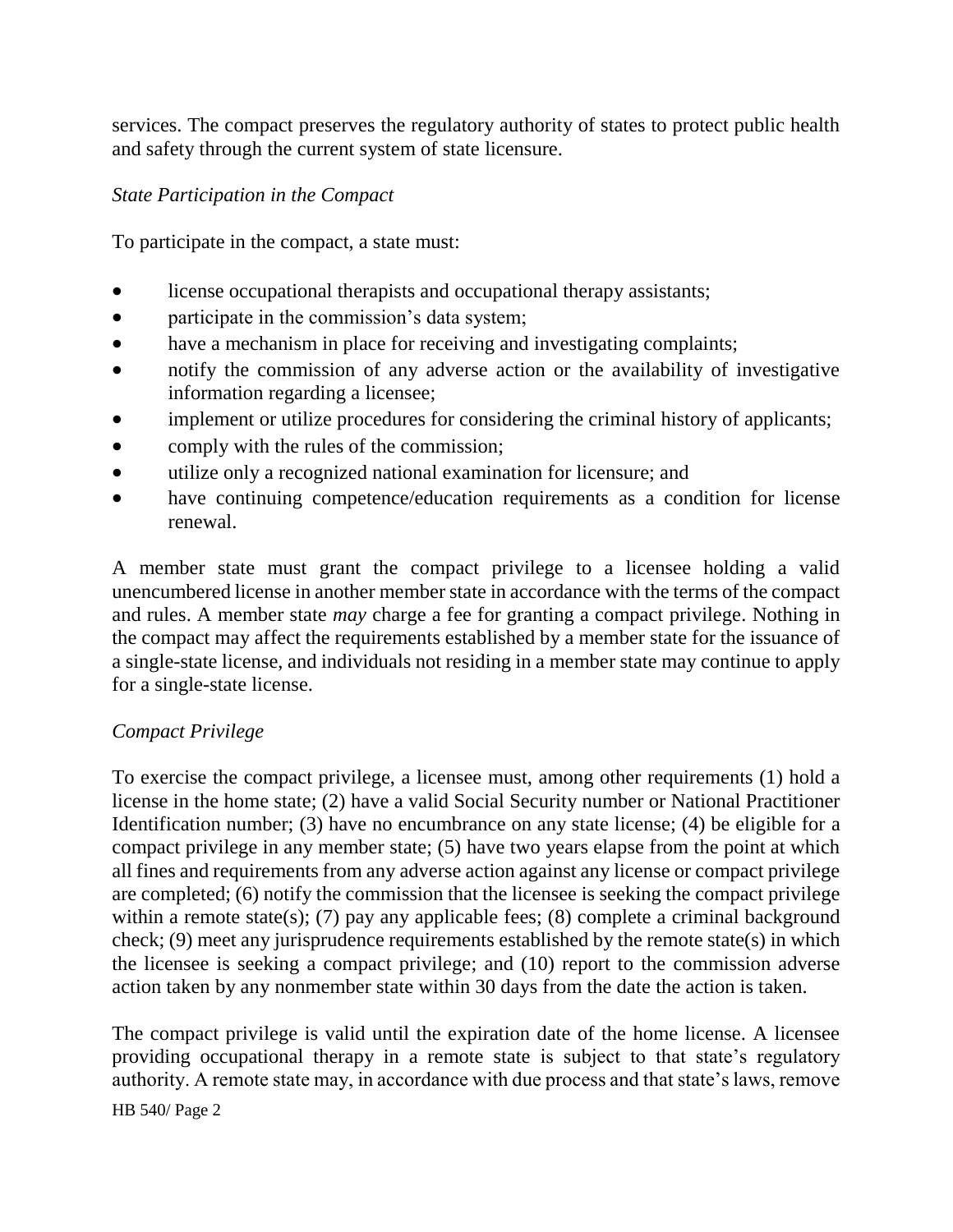a licensee's compact privilege in the remote state for a specific period of time, impose fines, and/or take any other necessary actions to protect the health and safety of its citizens. If a home state license is encumbered, the licensee must lose the compact privilege in any remote state until (1) the home state license is no longer encumbered and (2) two years have elapsed from the date of the adverse action. If a licensee's compact privilege in any remote state is removed, the individual may lose the compact privilege in any remote state until (1) the specific period of time for which the compact privilege was removed has ended; (2) all fines have been paid; and (3) two years have elapsed from the date the compact privilege was removed, all fines were paid, and all conditions have been met.

## *Changing Home State License via Compact Privilege*

An occupational therapist or occupational therapy assistant may hold a home state license from only one member state at a time. The bill establishes a process by which a licensee can change their home state when moving between two compact states**.**

## *Military Personnel*

Active duty military personnel or their spouses must designate a home state where the individual has a current license in good standing. The individual may retain the home state designation while the service member is on active duty.

#### *Adverse Actions*

The bill establishes processes for imposing adverse actions, maintains a home state's exclusive power to take adverse action against a license issued by that home state, and allows remote states to investigate and take adverse action against a compact privilege granted by that remote state. The bill creates a process by which member states must share information on adverse actions. Member states may coordinate investigations across states and take adverse action based on the factual findings of another state in the compact. In the event of an adverse action by a licensee's home state, that licensee's compact privilege(s) in any member state must be deactivated until the licensee returns to good standing.

#### *Occupational Therapy Compact Commission*

The commission is an instrumentality of the member states. Each member state must have one delegate selected by that member state's licensing board. The delegate must be a current member of the licensing board (an occupational therapist, occupational therapy assistant, public member, or board administrator). The commission must meet at least once each calendar year, and must, among other duties (1) establish a code of ethics; (2) promulgate uniform rules, which have the force and effect of law and must be binding in all member states; and (3) establish an executive committee.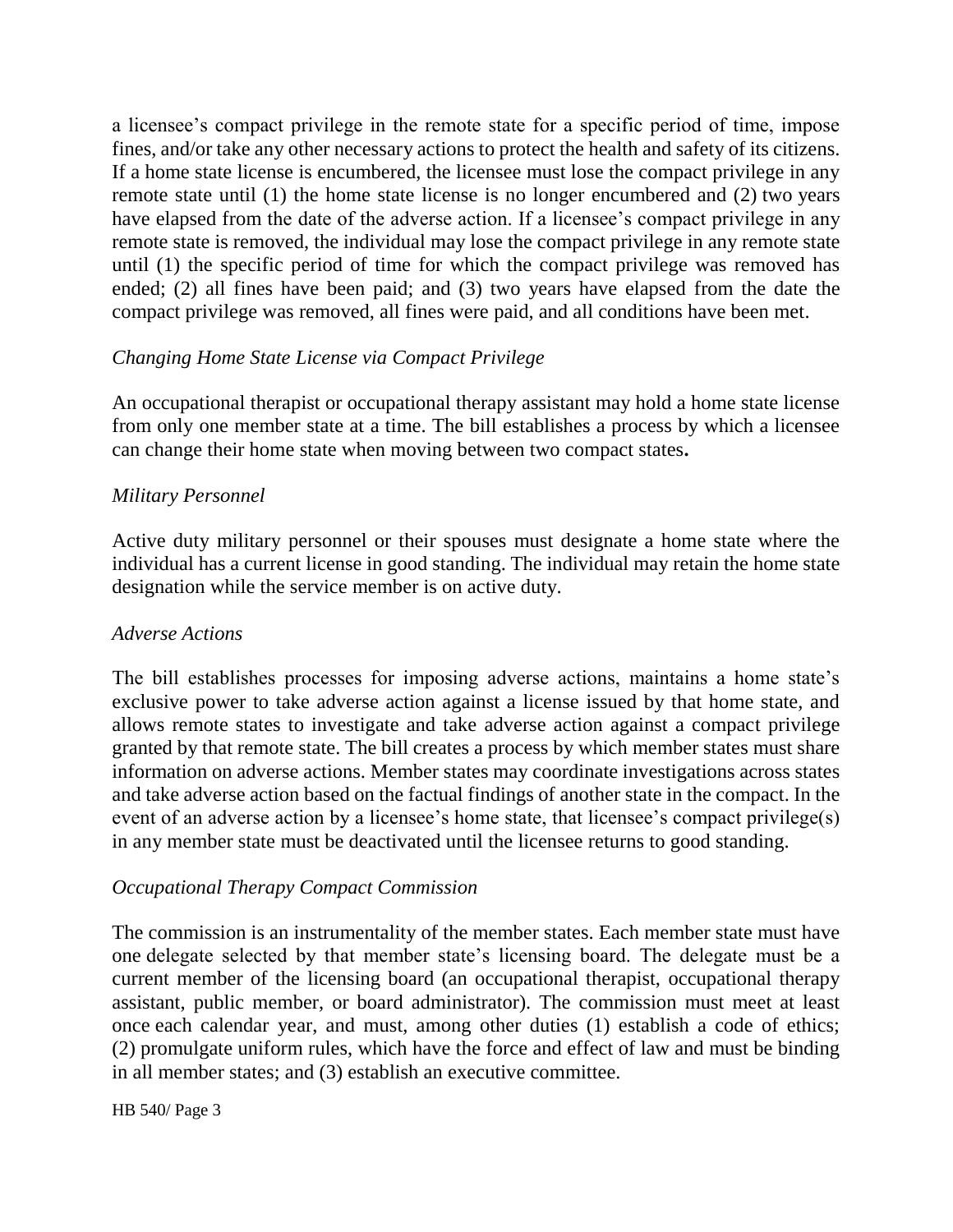#### *Data System*

The commission must provide for the development, maintenance, and utilization of a coordinated database and reporting system containing, but not limited to, licensure, adverse action, and investigative information on all licensed individuals in member states. A member state must submit a specified uniform data set to the data system on all individuals to whom this compact is applicable as required by the rules of the commission.

The commission must promptly notify all member states of any adverse action taken against a licensee or an individual applying for a license. Adverse action information pertaining to a licensee in any member state will be available to any other member state.

## *Oversight, Dispute Resolution, and Enforcement*

The Executive, Legislative, and Judicial branches of state government in each member state must enforce the compact and take all actions necessary and appropriate to effectuate the compact's purposes and intent.

If the commission determines that a member state has defaulted in the performance of its obligations or responsibilities under the compact, the commission must (1) provide written notice to the defaulting state and other member states of the nature of the default, the proposed means of curing the default, and/or any other action to be taken by the commission and (2) provide remedial training and specific technical assistance regarding the default. If a state in default fails to cure the default, the defaulting state may be terminated from the compact upon an affirmative vote of a majority of the member states.

## *Implementation, Construction, and Severability*

The compact must be liberally construed so as to effectuate the purposes of the compact and the provisions of the compact must be severable.

**Current Law:** Generally, an individual must be licensed by the State Board of Occupational Therapy Practice to practice occupational therapy or limited occupational therapy in Maryland. An applicant for an occupational therapist or occupational therapy assistant license must have (1) graduated from an appropriate educational program that is recognized by the board and accredited by specified agencies and (2) completed a specified amount of supervised, full-time field work experience at a recognized educational institution or in a training program approved by the educational institution. An applicant must also pass the appropriate examination given by the National Board for Certification in Occupational Therapy or any other national credentialing organization and submit to a criminal history records check. The board may not issue a license if the criminal history record information has not been received.